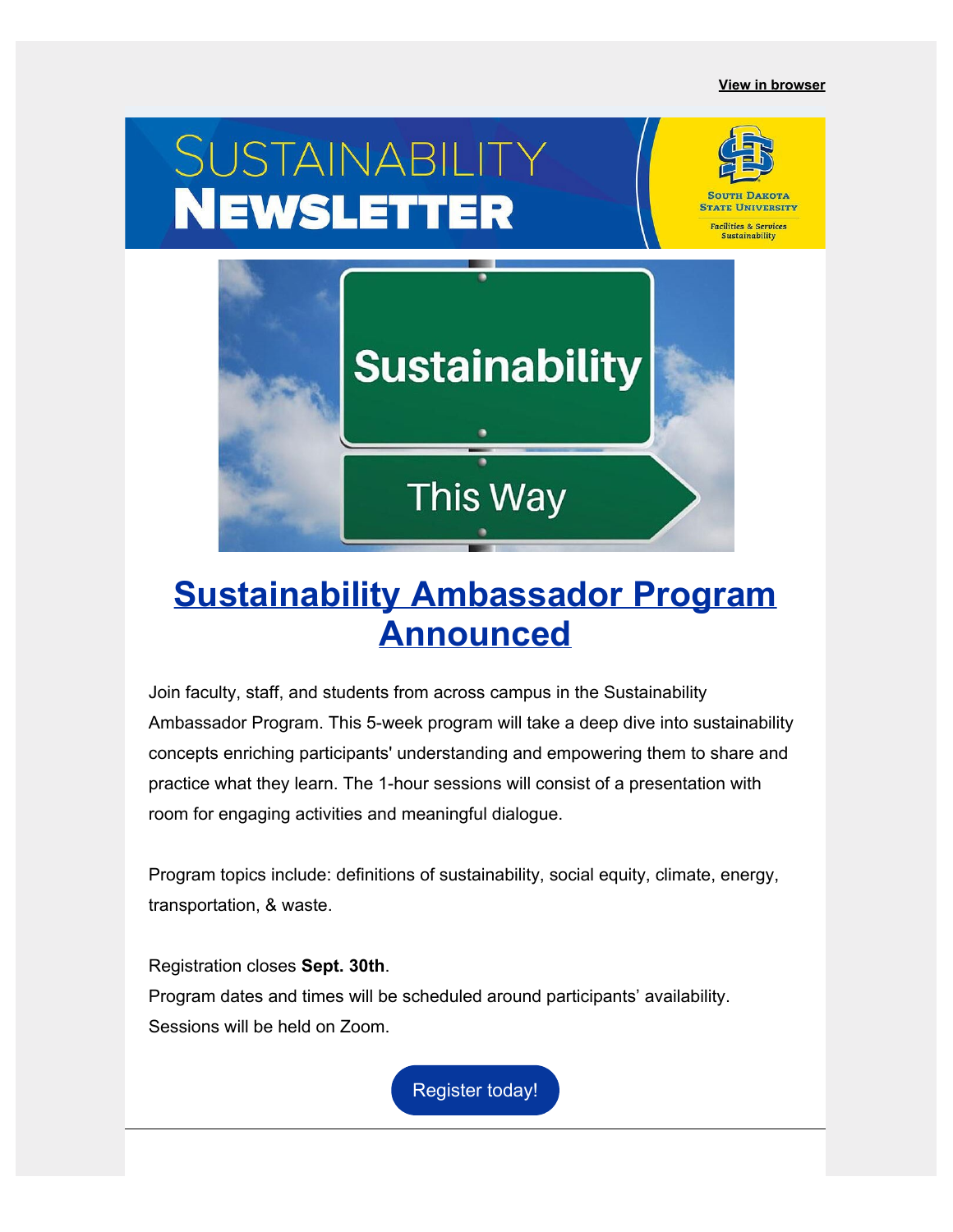

## **Intersections of Sustainability**

Join in a conversation with the SDSU Sustainability Specialist connecting the dots between COVID-19, social equity, and climate change. The presentation will last 1 hour and share examples and facts of how these issues overlap.

**[Pre-registration](https://intersectionsofsustainability.questionpro.com/?utm_source=hs_email&utm_medium=email&_hsenc=p2ANqtz-__emd0p-NOg5fO56czbbsXnNP9vsXio1BAj8iouU_wOQm4QSJvvUTZ9qnYVBbM9HeuQOZs0LFDesUybTSiSvYxSsGL-72oH5vZU2zBNVI0nW1MvJ8)** required by Sept. 17<sup>th</sup> (tomorrow!).

Register today!

## **SDSU Earns 2020 EPEAT Purchaser Award**



South Dakota State University was recognized as one of the 2020 EPEAT Purchaser Award winners. SDSU and the other organizations were honored by the Green Electronics Council, the organization that manages the EPEAT ecolabel.

Overall, 74 organizations, including cities, states, U.S. Federal agencies and companies from around the globe were honored for their decision to purchase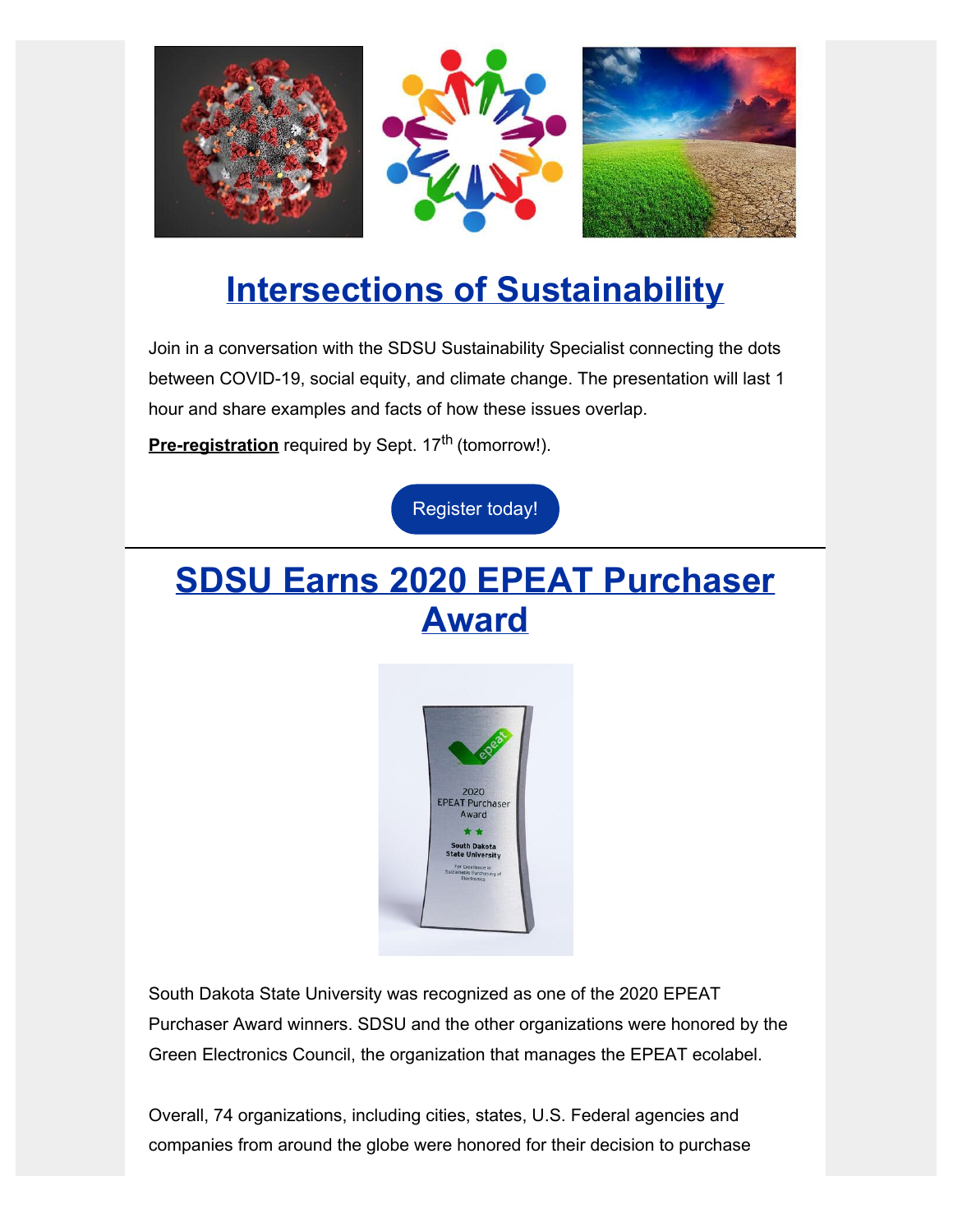sustainable information technology products.

Learn more



# **Virtual Sustainability Tours**

While physical group tours of campus sustainability hot spots, may not be a healthy choice right now, that doesn't mean we can't celebrate and learn about SDSU's sustainability features. Hop onto (we are Jackrabbits after all, right?) Instagram or Facebook on select Thursdays to learn about different sustainability features and programs on campus. These virtual tours will also visit places where SDSU sustainability actions make an impact off campus, such as the Brookings Landfill.

- 9/17 Millennium Recycling 10/8 - Brookings Regional Landfill 10/29 - Pollinator gardens
- 11/12 Local Foods Education Center

....more to come spring 2021!

@SustainSDState Instagram

# **Sustainability Tidbits**